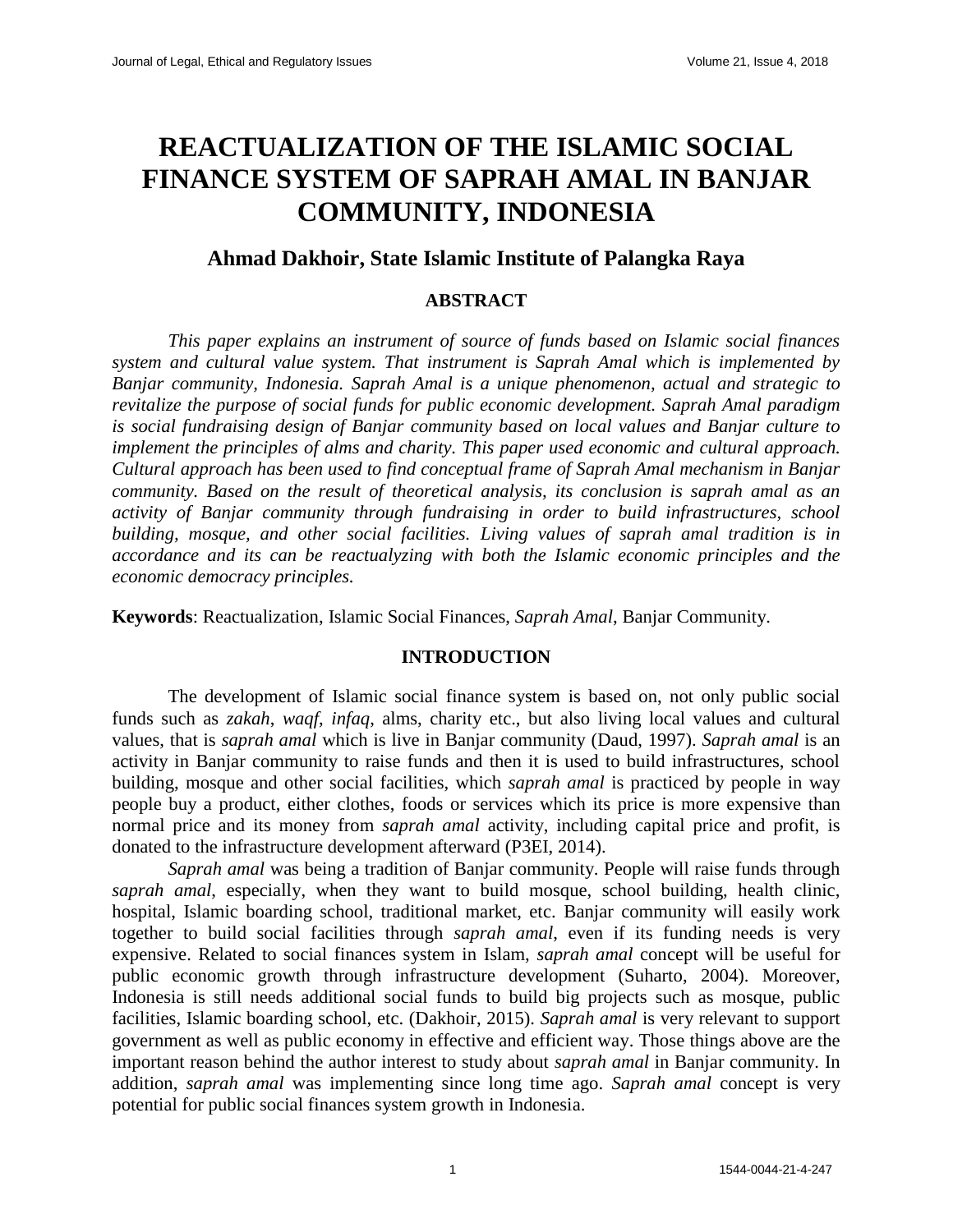This paper used economic and cultural approach. Conceptual approach has been used to find conceptual frame of *Saprah amal* mechanism in Banjar community. Economical approach has been used to find the economic potency such as input, process and output in *saprah amal* activities, and cultural approach has been used to find *saprah amal* culture as local values in Banjar community which is useful for local economic development.

## **RESULT AND DISCUSSION**

### *Saprah Amal* **Concept and Banjar Community**

*Saprah Amal* originated from Arabic that is *Safārah al'Amal. "Safarah"* means to travel and "*amal"* means charity. 1 So that *safarah al'amal* means charity in travelling. Charity in this term is buying something with high price that more expensive than normal price of the product or service (Aflah, 2009). In addition to sale and purchase transactions, *saprah amal* is practiced also through other community activities such as Islamic music entertainment, auction of an economic product, Islamic discourse by *Kyai* (Islamic expert), and selling either boiled egg or omelette that has been blessed by *Kyai* or religious leaders (Noor, 2012).

Sale and purchase transactions in *saprah amal* activity are doing through raising the price over normal price in order to collect social funds as its purpose. The social fund that has been collected is used to build social infrastructures such as school building, mosque, etc. The price that exceeds normal price is considered as charity that will be collected for the purpose of social infrastructures development. 2

According to Kamus Besar Bahasa Indonesia (A Great Dictionary of Bahasa Indonesia), *saprah amal* is an area of sale and purchase transactions by community in order to collect social funds for public welfare (Tim, 2008). *Saprah amal* is organized usually for certain time and their sales result is used for social infrastructure development.

*Saprah amal* is a tradition; moreover this activity had been a culture of Banjar community. <sup>3</sup> Culture in Bahasa Indonesia is called as *budaya* which was originated from Sansekerta language *buddhayah* means good morality or mind. Culture is defined as *"something that related to morality or mind"* (Soerjono, 2015). E.B Tylor defined culture as:

*"Complexity that includes knowledge, belief, art, morality, law, tradition, custom and abilities as well as habit from people as community member"* (Soerjono, 2015).

Related to *saprah amal*, Banjar community already accustomed organizes this activity especially when they want to build social facilities, worship place, etc. *Saprah amal* in context of Banjar culture has been organized time and time again. *Saprah amal* is an effective solution for public economic development, especially among Banjar community (Buseri, 2017).

*Saprah amal* is an implementation of dialectics between religion and culture (Noor, 2016). *Saprah amal* has been a strategic solution even if social dynamics is still working, but this tradition still standing (Ahyat, 2015). *Saprah amal* can adapts itself among social dynamics instead, in order to keep its uniqueness in public perspective.

# **The Values of** *Saprah Amal*

*Saprah amal* has its own mechanism and important elements in its implementation. Those mechanism and important elements would be a handbook for the committee to organize *saprah amal* activity in effective and efficient way (Ismal, 2013). *Saprah amal* has its own element, first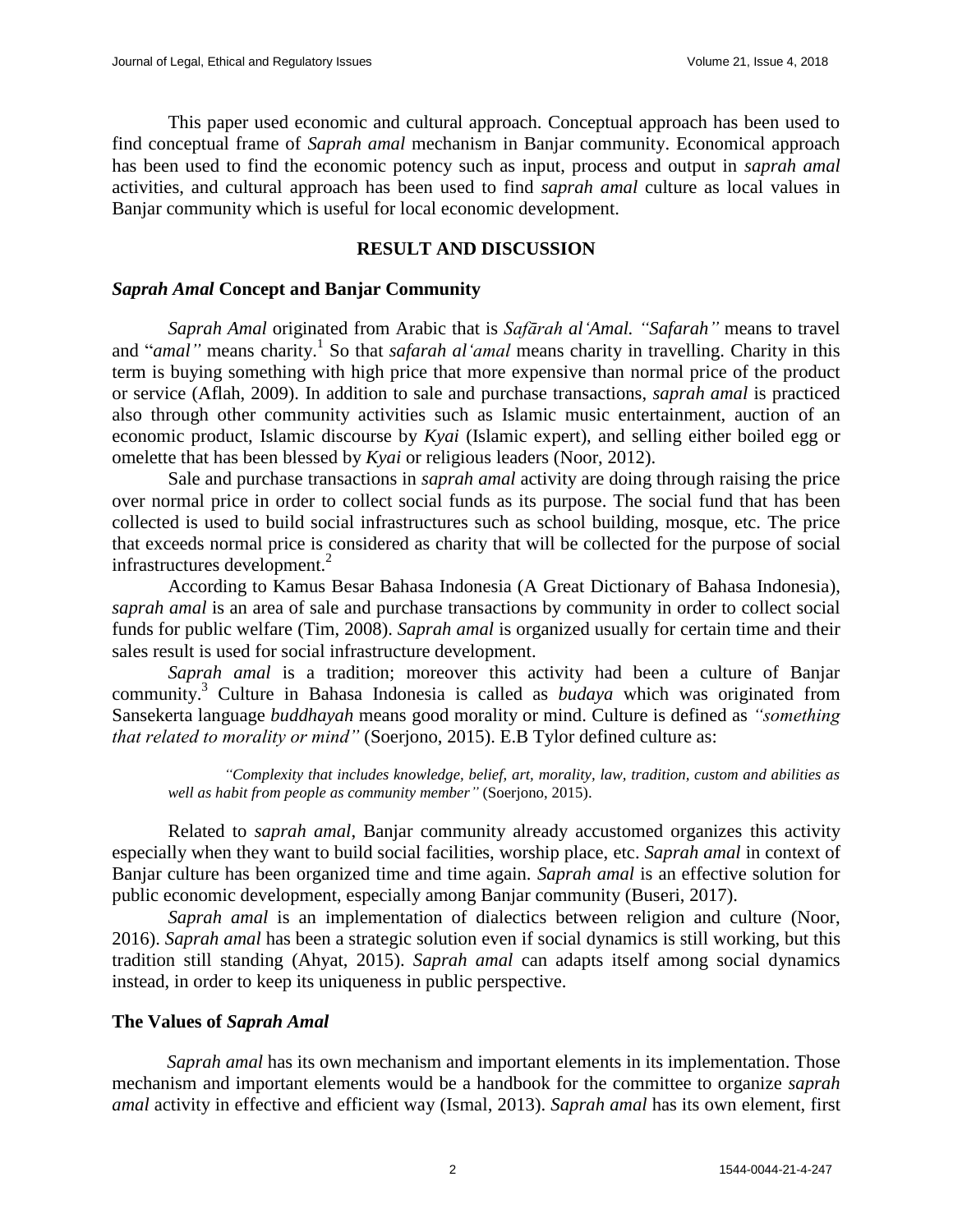is focus and purpose of *saprah amal.* The purpose of *Saprah amal* is to encourage infrastructures development for public, such as worship place (mosque), school building, Islamic boarding school, health clinic, traditional market, etc. *Second*, *saprah amal* is usually located around the place of its purpose. If *saprah amal* is organized to build mosque, so that *saprah amal* will be located near with planned location of that mosque. In case the planned location has not been decided, *saprah amal* will be located in Public Square around its area. *Third*, *saprah amal* has spread in all regions of the predominantly Muslim. Mostly, people who organized *saprah amal* are Banjar community member. In Palangka Raya, provincial capital of Central Kalimantan, *saprah amal* has been organized since 1960s. One of them was held to build the biggest grand mosque Nurul Islam in Palangka Raya, Central Kalimantan. The activity was attended by reliable auctioneer from Banjarmasin, South Kalimantan, such as Rusmini Hanil and Wahidah Arsyad (*Qariah*).<sup>4</sup> In 1960s, the term *malilil* was often heard and popularized by Rusmini Hanil when she was in auction which meant an offering to sing a song (supply and demand song) for visitor, especially purchaser, in order to raise the price of a product in *saprah amal* activity. 5 *Fourth*, *saprah amal* is held biweekly, either at noon or evening. In many cases, *saprah amal* is held at night after Isha prayer. 6 Fifth, capital of *saprah amal* is sourced from collected capital by community in form of either money or materials for the product in *saprah amal* activity. When capital and materials of the product has been collected*, saprah amal* activity will be organized afterward. *Sixth*, the product sold in *saprah amal* is various, such as foods, traditional foods (*soto Banjar*, *nasi sop*, *rawon* or *masak habang*), traditional cakes (*apam*, *dodol*, or *roti bolu*), and various beverages (coffee, hot tea, milkshake, etc.), traditional handicraft (*tikar purun*, *lampit rotan*, etc), fruits (watermelon, rose apple, guava, apple, *durian*, *cempedak*, etc.), clothes, traditional fabric, the famous *batu akik kecubung* (Kalimantan's semi-precious gem stone or agate), etc. 7 *Seventh*, there is difference between the price of a product in *saprah amal* with the price in market. For example, *nasi sop* (sop rice) in restoran is IDR10.000, but in *saprah amal* will be IDR15.000, and it is likewise the price of other products. In case of boiled egg, the price of boiled egg in market is IDR 3.000, but will be IDR 5.000 in *saprah amal*, besides it has been blessed with heart brighter prayer (*du'a*) by Islamic religious leaders. 8 The price difference on it, including both its capital and benefit, will be used for charity to support social infrastructures development. Charity along travelling is a unique tradition of *saprah amal*, because *saprah amal* is not only showing economical transaction but also religious value implementation as well as educational value due to its purpose which the result of *saprah amal* activity is donated for social development, including education. It can be seen from the enthusiasm of people for heart brighter boiled egg (*telur penerang hati*), which cannot be found in regular market. Additional positive thing, people may cultivate hospitality and friendship through *saprah amal* in order to increase public welfare. Eighth, *saprah amal* can be separated with Islamic lecturer (Islamic discourse) and auctioneer. Their presence is a must as magnetism and main stager of *saprah amal* performance, which the real spirit behind *saprah amal* is Islamic economical mission. The lecturer of Islamic discourse usually is *Kyai* (traditional Islamic expert) or *ustadz* (Islamic teacher), while auctioneer is an expert in auction who has great experience and skill to mobilize the people. In some cases, the auctioneer is also Kyai or religious leaders. According to Khoirul Anam<sup>9</sup> one of the best auctioneers from Banjarmasin City, South Kalimantan, is Rusmini Hanil. Auctioneer is in charge to offer a product to auction participants (bidders), which consist of community member, or special guest such as government, official, businessman, etc. During the breaks in *saprah amal* event, either auctioneer or singer will sing an Islamic music or *qasida* <sup>10</sup> in order to get attention from people. The song that will be sung usually is an encouragement and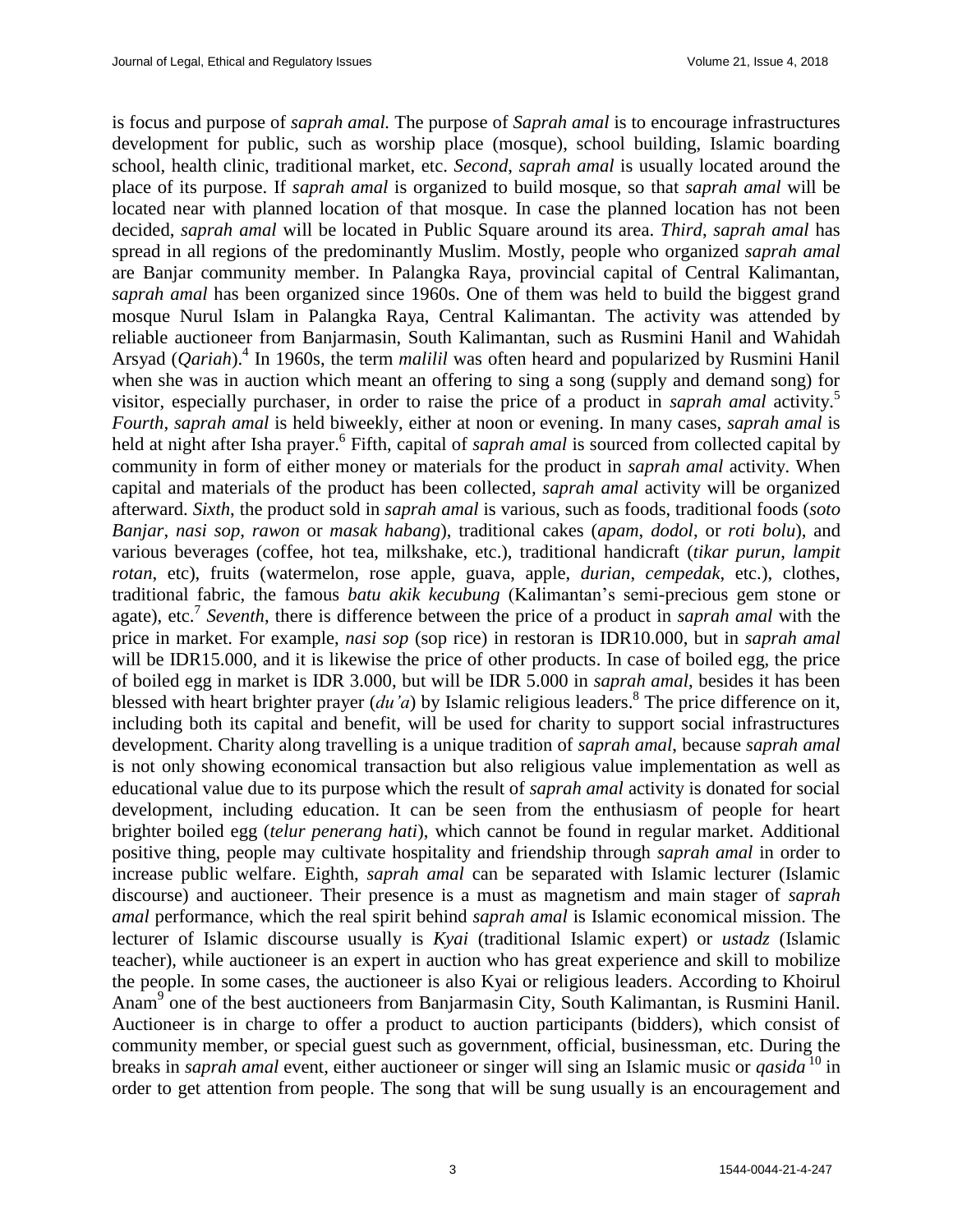stimulation for people to donate and, furthermore, going to remind people that wealth is just God's mandate. This tradition is called *malilil*.<sup>11</sup> Ninth, *saprah amal* also performs Islamic music entertainment in order to get attention from people, such as *qasida*, *rebana*, *madihin* (composite of song and traditional poem or *pantun*), live music, etc. Tenth, participant of *saprah amal*  activity is not limited to community member, but also people from other area and special guest such as official of provincial ministry of religious affairs, as *saprah amal* activity in South Hulu Sungai, South Kalimantan Province or Vice Major candidate as happened in Teluk Tiram Banjarmasin, at same province.

#### *Saprah Amal* **as Source of Funds in Islamic Social Finance System**

In accordance with modernity and creativity, there are lot of types to raise social funds (Ministry of Religious Affairs of the Republic of Indonesia, 2009); one of them is *saprah amal*, a tradition from Banjar community. *Saprah amal* will be a great way to escalate public economy through charity. *Saprah amal* aims to raise social funds in order to support social infrastructure development as well as to increase public welfare (Tim, 2008). *Saprah amal* is an instrument of social engineering to run Islamic economy. After viewed the purpose of *saprah amal* as well as its result, it will be a great activity both to raise funds and to achieve *berkah* (God's blessings). 12

Cultural paradigm of *saprah amal* in Banjar community through collectivity of human resources and natural resources will be an encouragement to increase economic development. Public economic development through *saprah amal* is implemented based on kinship principle, *gotong royong<sup>13</sup>* (mutual cooperation), and the economic democracy (Rivai & Andi, 2009). From Banjar community, by Banjar community and for Banjar community. The economic democracy of *saprah amal* activity has been an evidence on how Banjar community, which is predominantly by Muslim, is successful to implement Islamic economic principle on wealth and how to use it (Hasan, 2007). Living values in *saprah amal* activity has taught the value of togetherness in rights and obligations, either individually or collectively in equity according to *maqasid alshariah al-iqtishadiyyah<sup>14</sup>* which aims to secure public social welfare (Abdul & Mariyah, 2010).

#### **CONCLUSION**

*Saprah Amal* is a tradition and traditional way to raise social funds based on cultural values. *Saprah amal* becomes the new paradigm of source of funds with social based both to build infrastructures and to increase public economic. Benefit purpose (public interest) in *saprah amal* needs to be re-actualized in a way of revitalization of economic instrument based on culture. The purpose of *saprah amal* is very potential as the new source of public funds in order to build infrastructures such as mosque, school building, health clinic, hospital, orphanage, Islamic boarding school, etc. Living values of *saprah amal* tradition is in accordance with both the Islamic economic principles and the economic democracy principles. The important elements of *saprah amal* activity are its focus and its purpose, location, time of implementation, the product, the price, Islamic lecturer and auctioneer, music entertainment, and its participant as well as special guest.

#### **ENDNOTE**

- 1. Kyai Khoirul Anam, Public Figure in Anjir Kapuas, Central Kalimantan, interviewed on  $16<sup>th</sup>$  December 2017.
- 2. Hj. Juhairiyah Public Figure in Anjir Kapuas, Central Kalimantan, Indonesia, interviewed on 16<sup>th</sup> December 2016.